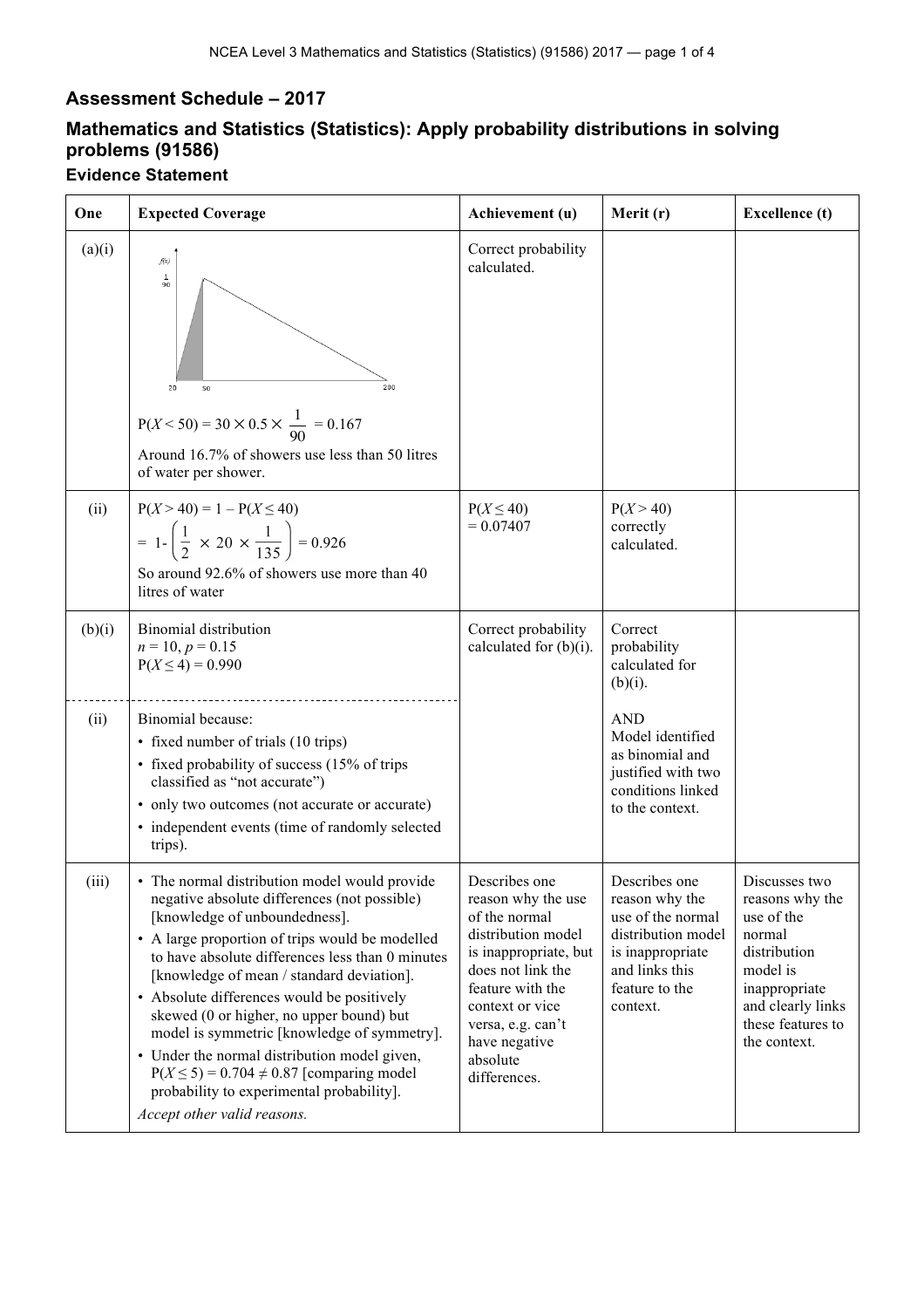| NØ                                       | N1                                                               | N2   | A <sub>3</sub> | A4     | M5   | M6         | E7                                             | E8     |
|------------------------------------------|------------------------------------------------------------------|------|----------------|--------|------|------------|------------------------------------------------|--------|
| No response;<br>no relevant<br>evidence. | Reasonable<br>start / attempt<br>at one part of<br>the question. | of u | $2$ of $u$     | 3 of u | of r | $2$ of $r$ | l of t (with<br>minor<br>omission or<br>error) | 1 of t |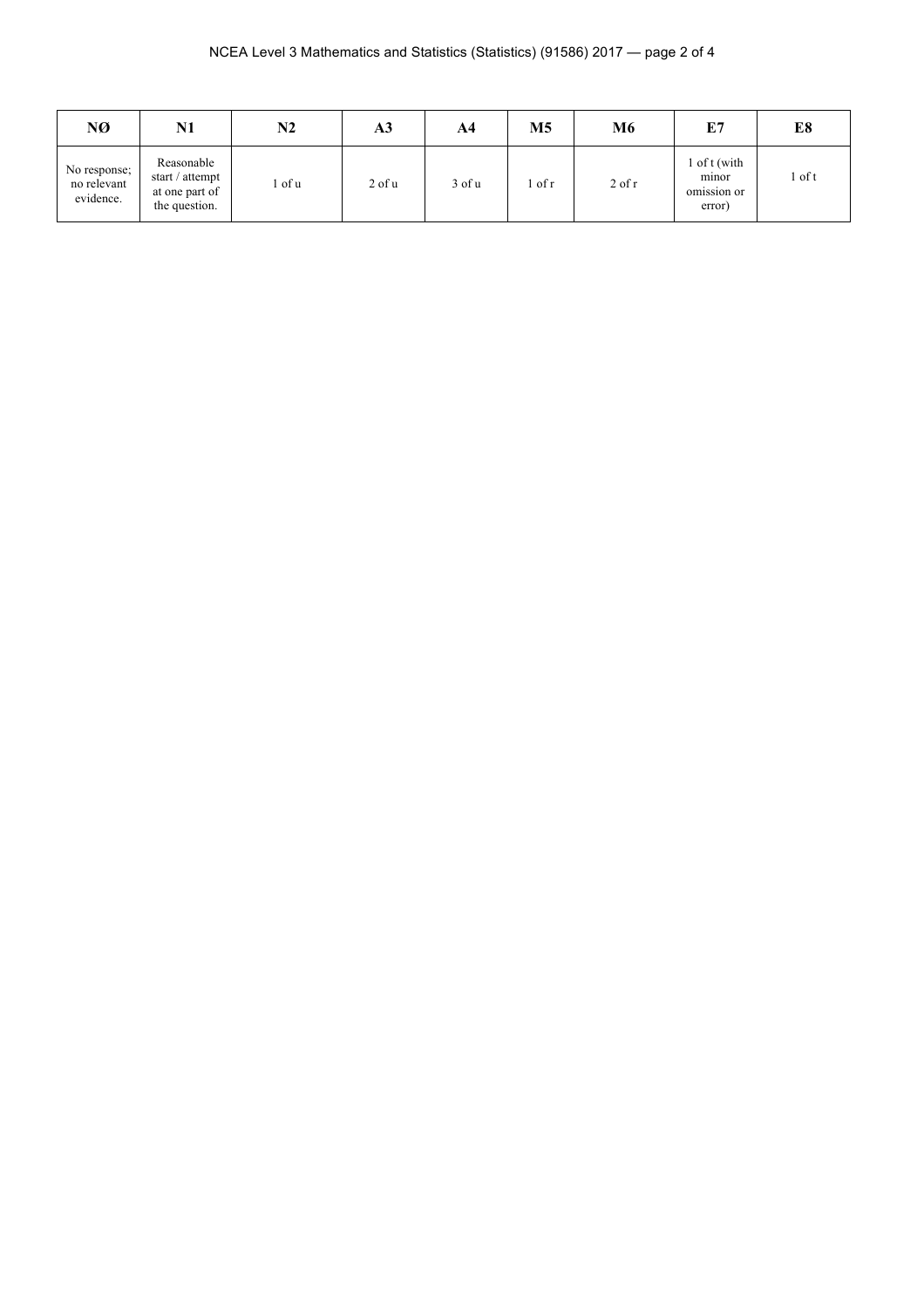| Two    | <b>Expected Coverage</b>                                                                                                                                                                                                                                                                                                                                                                                                              | Achievement (u)                                                                                                                                                                     | Merit (r)                                                                                                                                    | <b>Excellence</b> (t)                                                                                                                           |
|--------|---------------------------------------------------------------------------------------------------------------------------------------------------------------------------------------------------------------------------------------------------------------------------------------------------------------------------------------------------------------------------------------------------------------------------------------|-------------------------------------------------------------------------------------------------------------------------------------------------------------------------------------|----------------------------------------------------------------------------------------------------------------------------------------------|-------------------------------------------------------------------------------------------------------------------------------------------------|
| (a)(i) | $E(X) = 2.2$<br>$E(X^2) = 0^2 \times 0.11 + 1^2 \times 0.21 + 2^2 \times 0.24 +$<br>$3^{2} \times 0.25 + 4^{2} \times 0.19 = 6.46$<br>$VAR(X) = 6.46 - 2.2^2 = 1.62$                                                                                                                                                                                                                                                                  | Correct calculation of<br>$VAR(X)$ in (a)(i).                                                                                                                                       | Correct calculation<br>of $VAR(X)$ in (a)(i).<br><b>AND</b><br>Correct explanation<br>given as to why $X$                                    |                                                                                                                                                 |
| (ii)   | $VAR(X) = 1.62$<br>$VAR(Y) = 1.5376$<br>$VAR(X + Y) = 5.5696$<br>If X and Y are independent, $VAR(X + Y) =$<br>$VAR(X) + VAR(Y)$<br>$1.5376 + 1.62 \neq 5.5696$<br>$3.1576 \neq 5.5696$<br>Therefore $X$ and $Y$ are not independent.                                                                                                                                                                                                 | <b>OR</b><br>Correct explanation<br>given as to why $X$<br>and Y are not<br>independent<br>consistently using<br>incorrect $VAR(X)$<br>from $(a)(i)$ .                              | and $Y$ are not<br>independent.                                                                                                              |                                                                                                                                                 |
| (b)(i) | Normal distribution, $\mu = 17.8^{\circ}$ , $\sigma = 2.1^{\circ}$<br>Central $95\% = (13.68^{\circ}, 21.92^{\circ})$<br>Using graphics calculator.<br>Would expect 95% of NZ living rooms<br>during winter months to have average<br>temperatures between 13.68° and 21.92°.                                                                                                                                                         | Correct central 95%<br>calculated in $(b)(i)$ .                                                                                                                                     | Correct central 95%<br>calculated in $(b)(i)$ .<br><b>AND</b><br>One factor<br>described and<br>linked to potential<br>impact on             |                                                                                                                                                 |
| (ii)   | Possible factors and potential impact on<br>temperature:<br>• insulation $\rightarrow$ houses that are insulated<br>could be warmer<br>• region of $NZ \rightarrow$ houses in South Island<br>could be colder<br>• age of house $\rightarrow$ houses that are older<br>could be colder.<br>Accept other reasonable factors with link<br>to model for temperature.                                                                     | <b>OR</b><br>One factor described<br>and linked to<br>potential impact on<br>temperatures<br>modelled in $(b)(ii)$ .                                                                | temperatures<br>modelled in $(b)(ii)$ .                                                                                                      |                                                                                                                                                 |
| (iii)  | Normal distribution, $\mu = 17.8^{\circ}$ , $\sigma = 2.1^{\circ}$<br>$P(X < 16) = 0.1957$<br>Binomial distribution, $n = 5$ , $p = 0.1957$<br>$P(X \ge 4) = 1 - P(X \le 3) = 1 - 0.9938$<br>$= 0.0062$<br>Yes, finding four or more houses out of<br>five with an average temperature of the<br>living room below 16°C is unlikely<br>(smaller than 5% chance) under the<br>probability distribution model used for<br>temperatures. | $P(X < 16)$ correctly<br>calculated using<br>normal distribution<br>model.<br><b>OR</b><br>Uses Binomial,<br>$p = 0.8$ , $n = 5$<br>$P(X \geq 4)$<br>$= 1 - 0.26272$<br>$= 0.73728$ | $P(X=4)$ or<br>$P(X \geq 4)$ correctly<br>calculated using<br>either a binomial<br>distribution model<br>or the multiplicative<br>principle. | Correctly reasons<br>that this observation<br>would be unlikely<br>under the model,<br>supporting with a<br>correct probability<br>calculation. |

| NØ                                       | N1                                                               | N2   | A <sub>3</sub> | A4     | М5     | M6       | E7                                             | E8         |
|------------------------------------------|------------------------------------------------------------------|------|----------------|--------|--------|----------|------------------------------------------------|------------|
| No response;<br>no relevant<br>evidence. | Reasonable<br>start / attempt<br>at one part of<br>the question. | of u | $2$ of $u$     | 3 of u | . of r | $2$ of r | of $t$ (with<br>minor<br>omission or<br>error) | $1$ of $t$ |